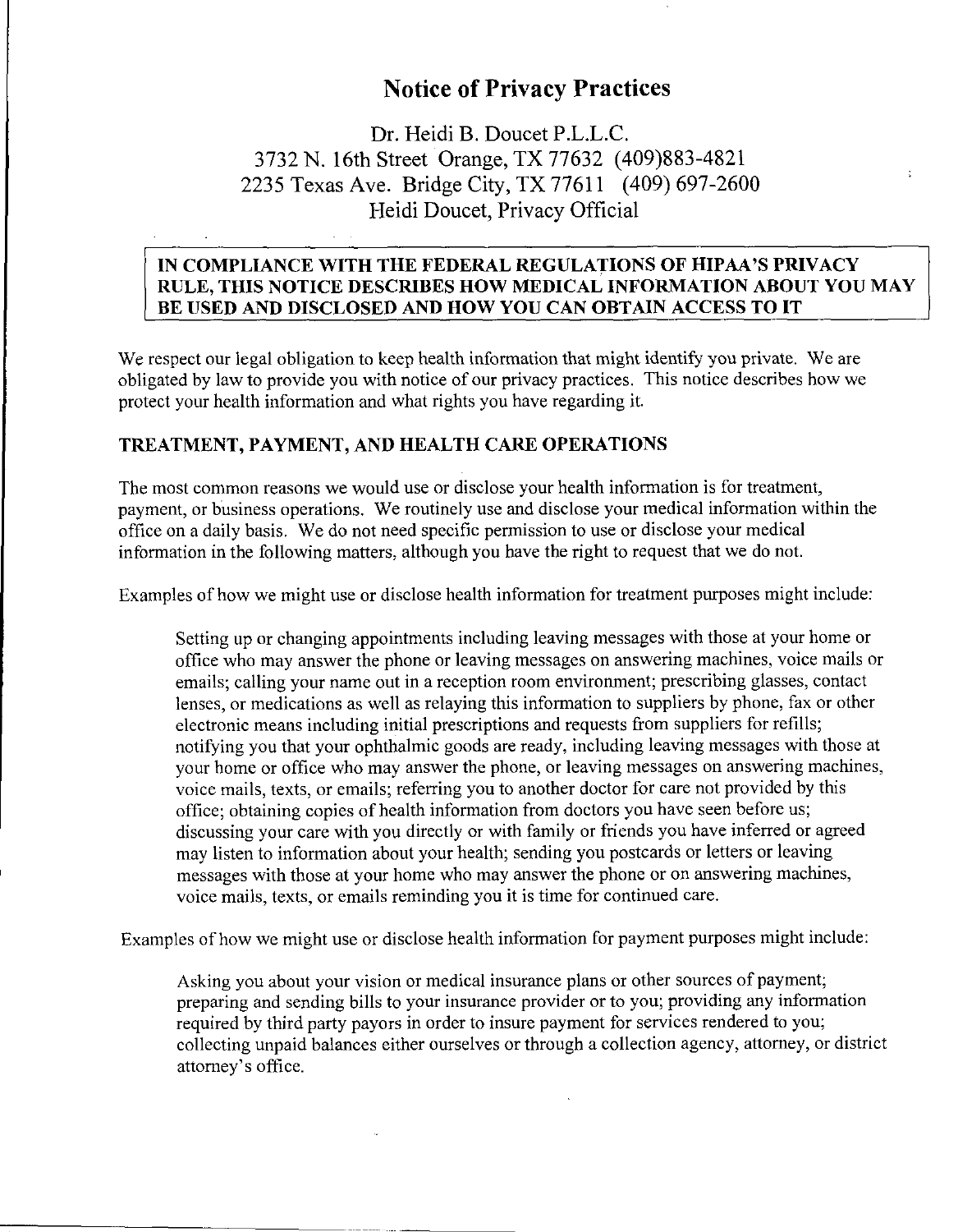Examples of how we might use or disclose health information for business operations might include:

Financial or billing audits; internal quality assurance programs; participation in managed care plans; defense of legal matters; business planning; certain research functions; informing you of products or services offered by our office; compliance with local, state, or federal government agencies request for information; oversight activities such as licensing of our doctors; Medicare or Medicaid audits, or other insurance audits.

## **USES AND DISCLOSURES FOR OTHER REASONS NOT NEEDING PERMISSION**

In some other limited situations, the law allows us to use or disclose your medical information without your specific permission. Most of these situations will never apply to you but they could.

- When a state or federal law mandates that certain health information be reported for a specific purpose
- For public health reasons, such as reporting of a contagious disease, investigations or surveillance, and notices to and from the federal Food and Drug Administration regarding drugs or medical devices
- Disclosures to government or law authorities about victims of suspected abuse, neglect, domestic violence, or when someone is or suspected to be a victim of a crime
- Disclosures for judicial and administrative proceedings, such as in response to subpoenas or orders of courts or administrative hearings
- Disclosures to a medical examiner to identify a deceased person or determine cause of death or to funeral directors to aid in burial
- Disclosures to organizations that handle organ or tissue donations
- Uses or disclosures for health related research
- Uses or disclosures to prevent a serious threat to health or safety of an individual or individuals
- Uses or disclosures to aid military purposes or lawful national intelligence activities
- Disclosures of de-identified information
- Disclosures related to a workman's compensation claim
- Disclosures of a "limited data set" for research, public health, or health care operations
- Incidental disclosures that are an unavoidable by-product of permitted uses and disclosures
- Disclosure of information needed in completing form from a school related vision screening, information to the Department of Public Safety, information related to certification for occupational or recreational licenses such as pilots license.
- Disclosures to business associates who perform health care operations for {Office name} and who commit to respect the privacy of your information
- Unless you object, disclosure of relevant information to family members or friends who are helping you with your care or by their allowed presence cause us to assume you approve their exposure to relevant information about your health

## **USES OR DISCLOSURES TO PATIENT REPRESENTATIVES**

It is the policy of Dr. Heidi B. Doucet P.L.L.C. for our staff to take phone calls from individuals on a patient's behalf requesting information about making or changing an appointment; the status of eyeglasses, contact lenses, or other optical goods ordered by or for the patient. Dr. Heidi B. Doucet P.L.L.C. staff will also assist individuals on a patient's behalf in the delivery of eyeglasses, contact lenses, or other optical goods. During a telephone or in person contact, every effort will be made to limit the encounter to only the specifics needed to complete the transaction required. No information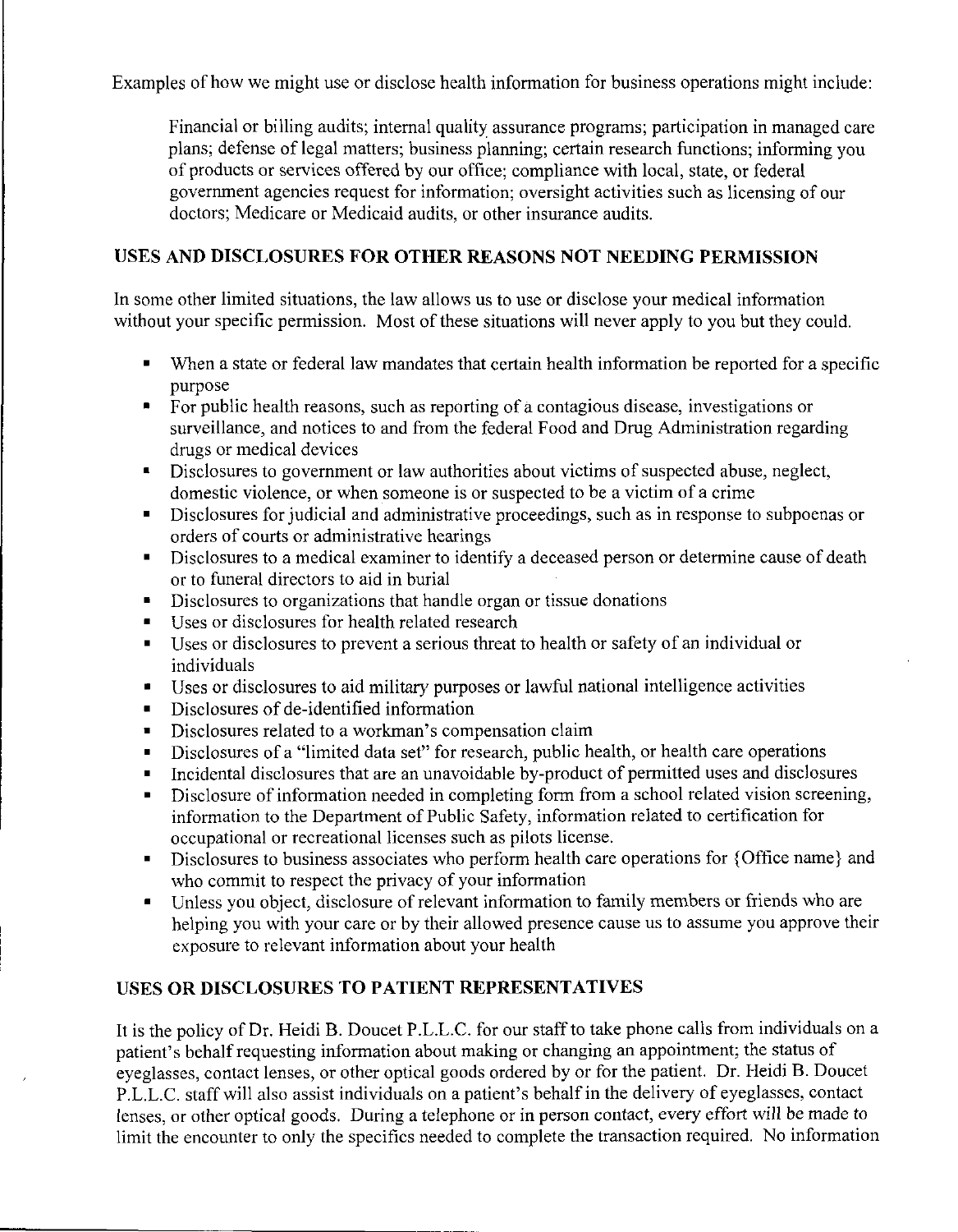about the patient's vision or health status may be disclosed without proper patient consent. Dr. Heidi B. Doucet P.L.L.C. staff and doctors will also infer that if you allow another person in an examination or treatment room with you while testing is performed or discussions held about your vision or health care that you consent to the presence of that individual.

#### **OTHER USES AND DISCLOSURES**

We will not make any other uses or disclosures of your health information unless you sign a written *Authorization for Release of Identifying Health Information.* The content of this authorization is determined by federal law. The request for signing an authorization may be initiated by Dr. Heidi B. Doucet P.L.L.C.or by you as the patient. We will comply with your request if it is applicable to the federal policies regarding authorizations. If we ask you to sign an authorization, you may decline to do so. If you do not sign the authorization, we may not use or disclose the information we intended to use. If you do elect to sign the authorization, you may revoke it at any time. Revocation requests must be made in writing to the Privacy Officer named at the beginning of this Notice.

### **YOUR RIGHTS REGARDING YOUR HEALTH INFORMATION**

The law gives you many rights regarding your personal health information.

You may ask us to restrict our uses and disclosures for purposes of treatment (except in emergency care), payment, or business operations. This request must be made in writing to Privacy Officer named at the beginning of this Notice. We do not have to agree to your request, but if we agree, we must honor the restrictions you ask for.

You may ask us to communicate with you in a confidential manner. Examples might be only contacting you by telephone at your home or using some special email address. We will accommodate these requests if they are reasonable and if you agree to pay any additional cost, if any, incurred in accommodating your request. Requests for special communication requests must be made to the Privacy Officer named at the beginning of this Notice.

You may ask to review or get copies of your health information. There are a very few limited situations in which we may refuse your access to your health information. For the most part we are happy to provide you with the opportunity to either review or obtain a copy of your medical information. All requests for review or copy of medical information must be made in writing to the Privacy Officer named at the beginning of this Notice. While we usually respond to these requests in just a day or so, by law we have fifteen (15) days to respond to your request. We may request an additional thirty (30) day extension in certain situations.

You may ask us to amend or change your health care information if you think it is incorrect or incomplete. If we agree, we will make the amendment to your medical record within thirty (30) days of your written request for change sent to the Privacy Officer named at the beginning of this Notice. We will then send the corrected information to you or any other individual you feel needs a copy of the corrected information. If we do not agree, you will be notified in writing of our decision. You may then write a statement of your position and we will include it in your medical record along with any rebuttal statement we may wish to include.

You may request a list of any non-routine disclosures of your health information that we might have made within the past six (6) years (or a shorter period if you wish). Routine disclosures would include those used your treatment, payment, and business operations of Dr. Heidi B. Doucet P.L.L.C..